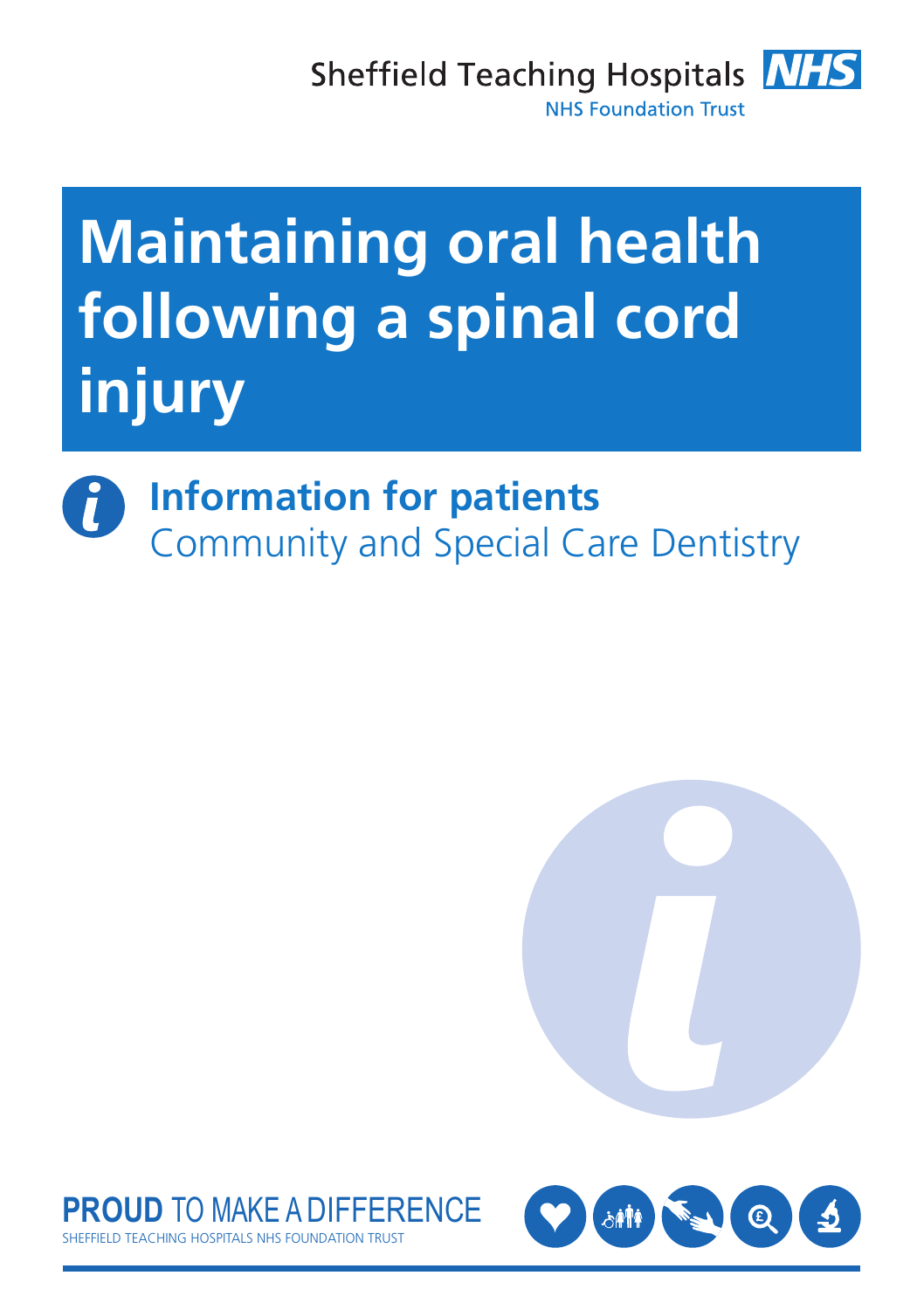## **Why is good oral health important?**

Good oral health is important for everybody; this includes people with no teeth, those who wear dentures and people who are tube fed.

A clean, comfortable mouth is essential for good physical health and general quality of life.

Poor oral health and hygiene can lead to increased bacteria and infections in the mouth. This can lead to ill health.

## **How should I maintain good oral health?**

## **Brush teeth twice a day with a fluoride toothpaste for 2 minutes**

- Fluoride toothpaste should contain at least 1350ppm fluoride, check the fluoride content in the toothpaste ingredients.
- Brush last thing at night and at one other time.
- Spit out after brushing, do not rinse with water after brushing.
- Clean in between teeth to below the gum line daily before brushing teeth:
	- for small spaces use floss.
	- for larger spaces use interdental brushes.
- A dentist may recommend using daily fluoride mouth rinse at a different time to tooth brushing.
- Use a manual or electric toothbrush.
- The toothbrush must have a small head and medium texture bristles.
- Effective daily tooth brushing is more important to maintain oral health than professional dental scaling and polishing.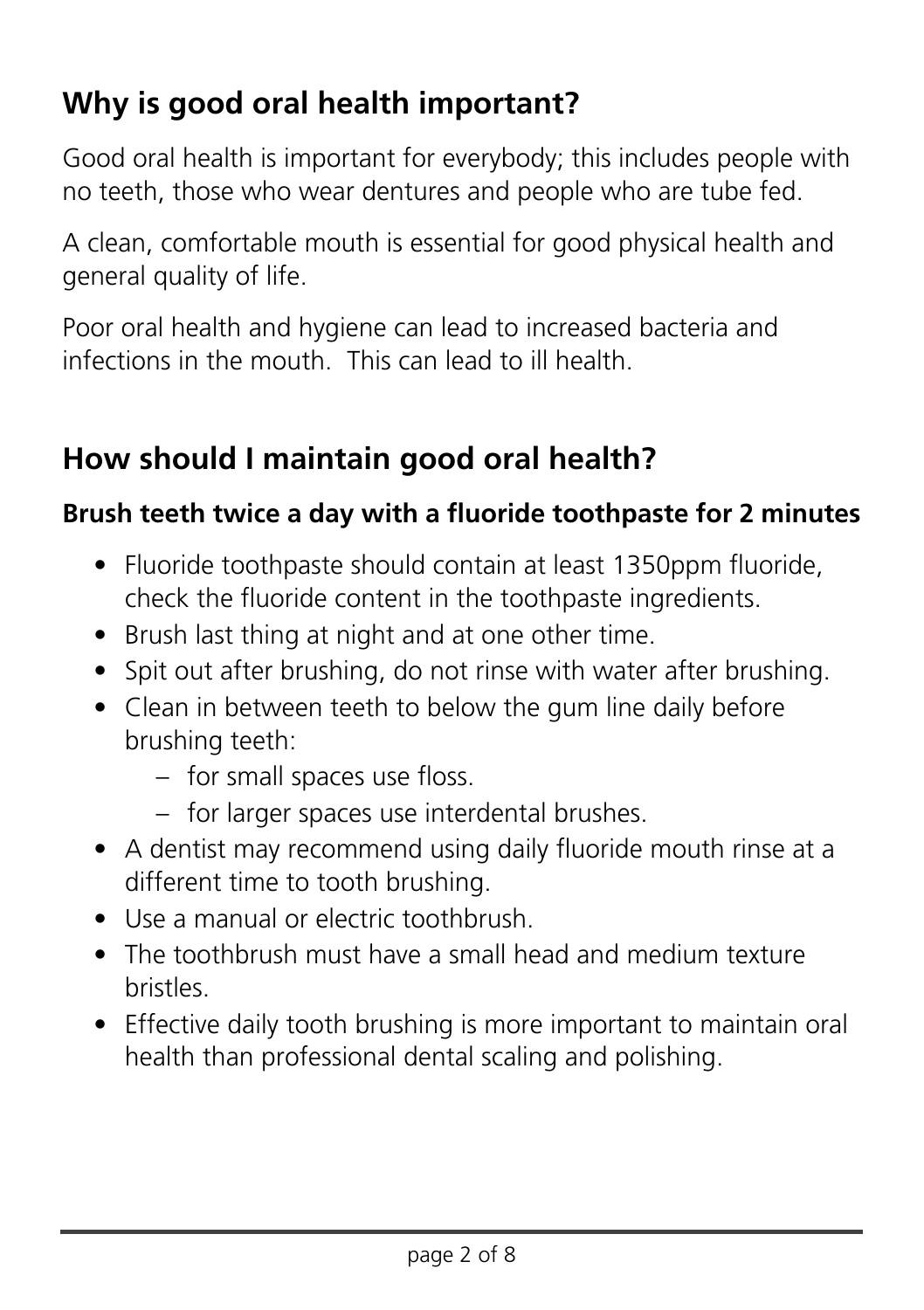## **Avoid sugary foods and drinks in between meal times**

- In between meals choose low sugar drinks and foods such as water, milk, fruit and vegetables.
- Be aware that many foods contain hidden sugars; therefore it is advisable to check the ingredients for sugar content.
- Request sugar free medications when possible.

#### **Do not smoke or use smokeless tobacco**

- Smoking increases the risk of developing oral cancer and precancerous lesions.
- Smoking increases risk of gum disease and tooth loss.
- Smoking stains teeth.
- Smoking causes bad breath.

## **Do not exceed recommended amounts of alcohol**

- All adults: you are safest not to drink regularly more than 14 units per week
- 1 unit = 25ml of spirit, half a pint of ordinary strength beer, lager or cider, half a glass (87.5ml) of wine
- High alcohol consumption increases the risk of developing oral cancer

## **Visit the dentist regularly**

- Everyone should see a dentist at least once a year.
- People who visit a dentist regularly have less dental pain.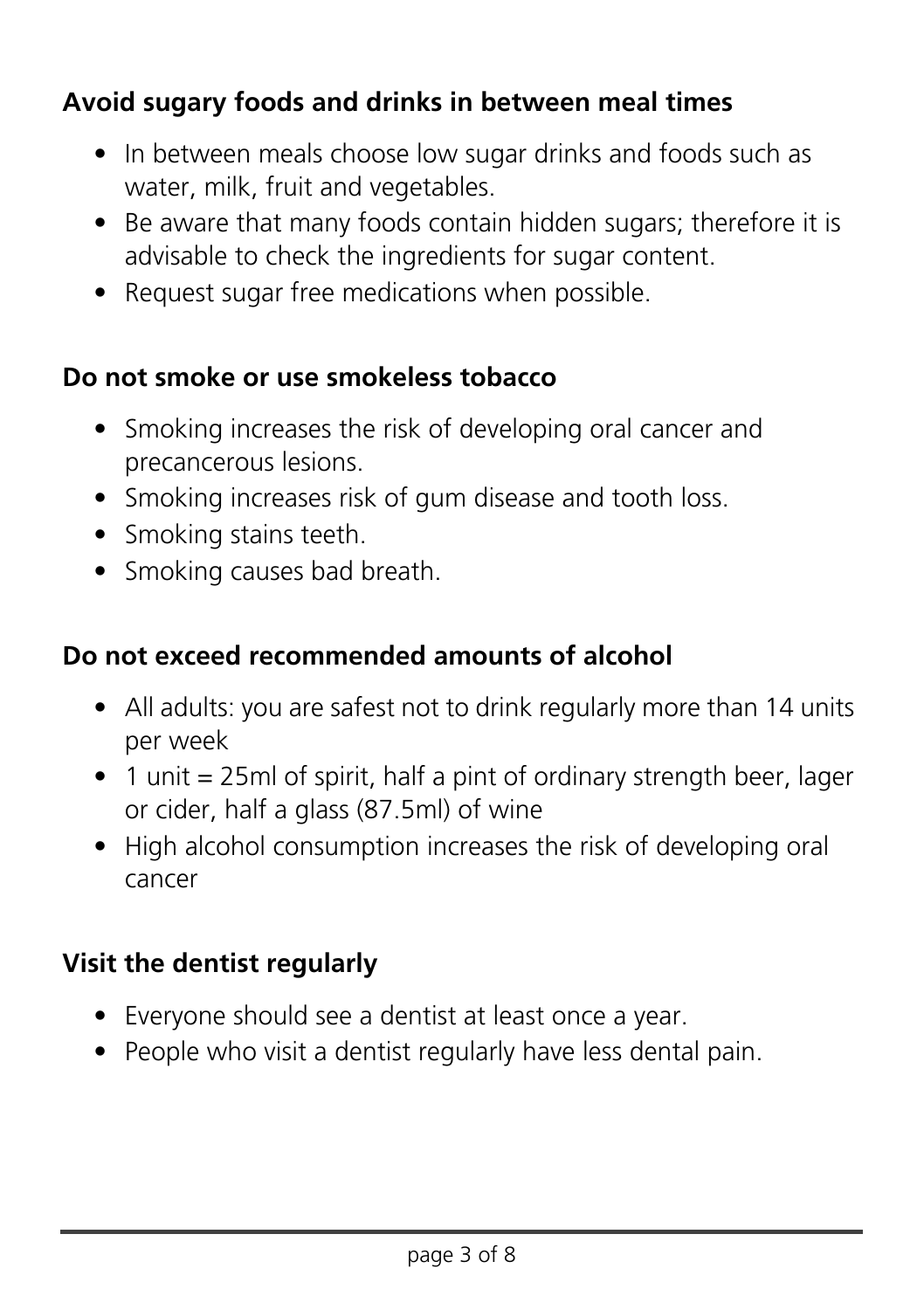## **What type of toothbrush should I use?**

Following a spinal cord injury, manual dexterity to control a toothbrush may be reduced.

**Electric toothbrushes** are often beneficial due to their wider handles for gripping and oscillating movements to maintain the brushing technique.

Manual toothbrushes can also be adapted if necessary.



If independent brushing is not ideal we recommend **assisted brushing**  at bedtime.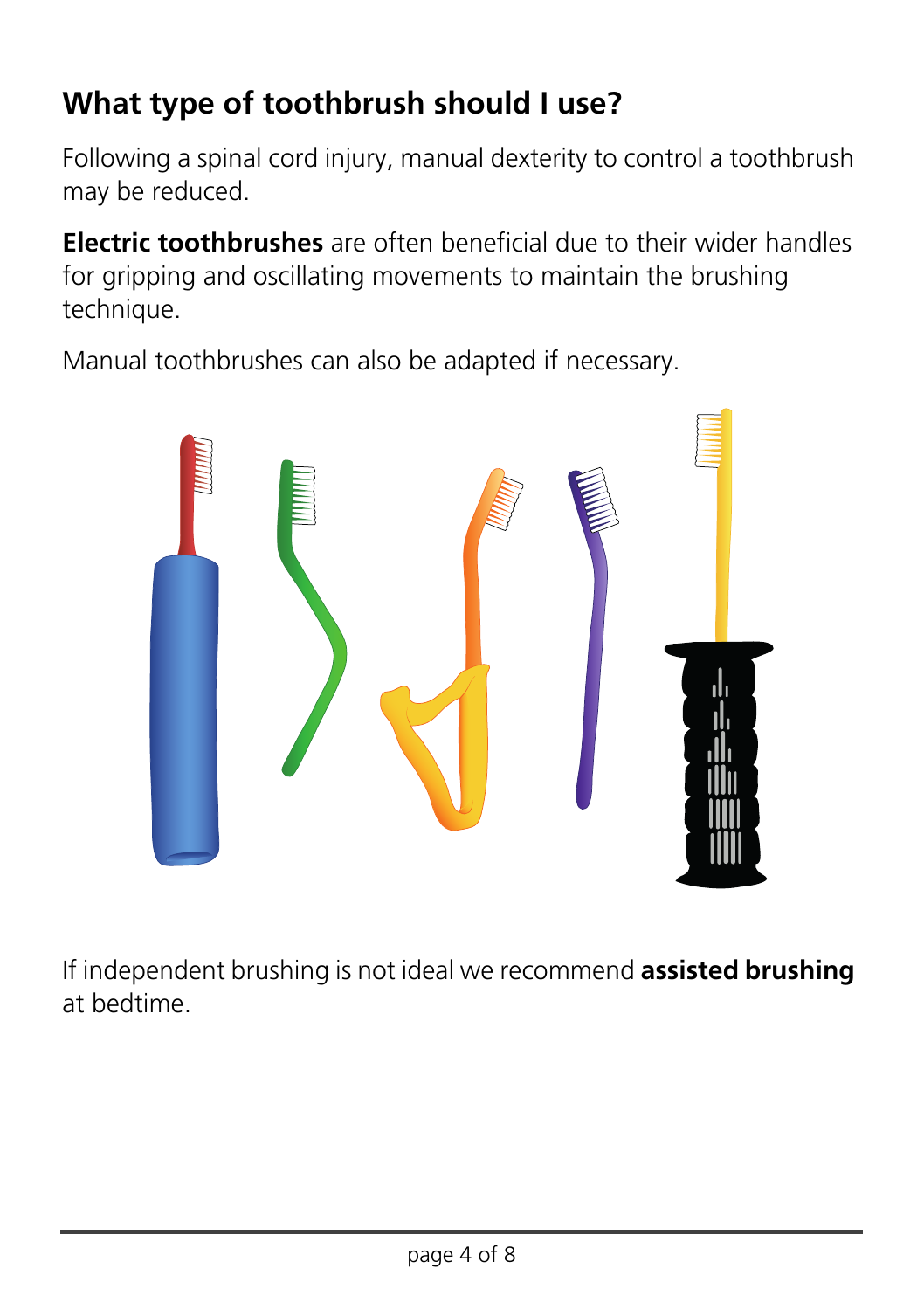## **Assisted brushing**

- 1. Explain to the person that you are going to clean their teeth.
- 2. Wash your hands and put gloves and eye protection on (if appropriate).
- 3. Place a towel around the person's collar.
- 4. Ideally stand behind the person when brushing their teeth, as this appears less invasive.

- Some people with spinal cord injuries are not able to lean back, therefore they must be approached from the front for tooth brushing.

- If a person is in a moveable bed, pull the bed away from the wall to stand behind them for tooth brushing.

- Some people will prefer to sit in front of a mirror so that they can watch their teeth being brushed

- 5. Place a small pea size amount of toothpaste on the toothbrush and ensure all surfaces of the teeth are brushed for a total of 2 minutes.
- 6. Follow a routine, for example:
	- brush the outside of all the top teeth
	- brush the outside of all the bottom teeth
	- brush the top and bottom biting surfaces
	- brush the inside of the top teeth
	- brush the inside of the bottom teeth
- 7. Following brushing encourage the person to spit out. No rinsing is necessary after toothbrushing, therefore the person does not need to be by a sink.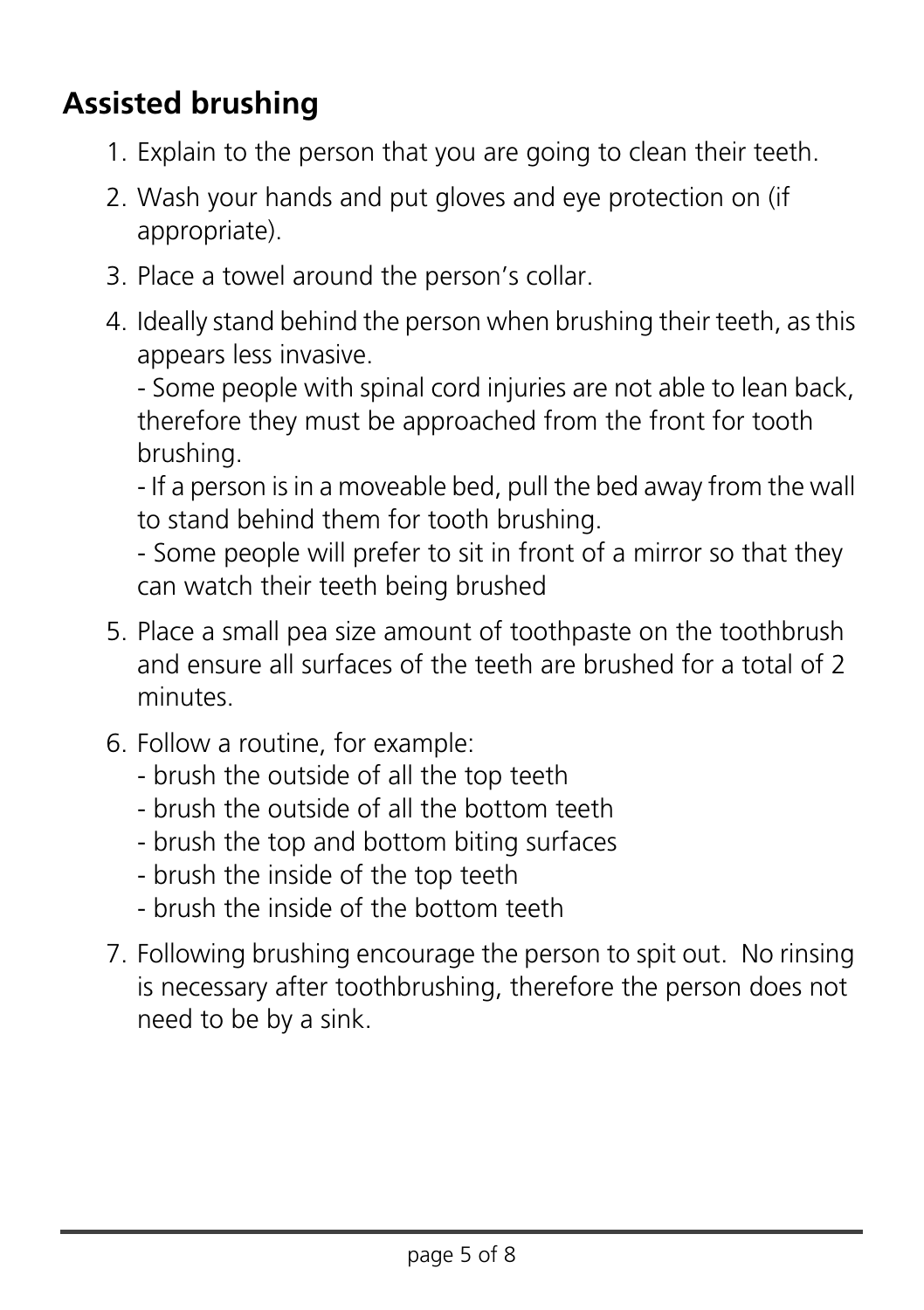## **How do I find an NHS dentist?**

- 1. Ask family and friends for recommendations.
- 2. Call 111 NHS helpline. Give the operator your postcode and any requirements such as wheelchair access and they will be able to give you the contact details for NHS dental practices with vacancies in your local area.
- 3. Visit the **NHS choices website: www.nhs.uk**

**Click on the tab titled: 'Services near you'** and type in your details

#### **Find: Dentists**

#### **Location: Your postcode**

A list of dentists in your area will appear. Those accepting new patients will be clearly highlighted.

## **Click on the Dentist name and address to get the full details**

## **Click on the facilities tab to see the accessibility of the practice, including wheelchair access and disabled toilet facilities.**

4. If you are unable to leave the house, a dentist can visit you at your home as part of a domiciliary service. Domiciliary care is often provided by the local community dental services.

You can find the contact details for your local community dental service by: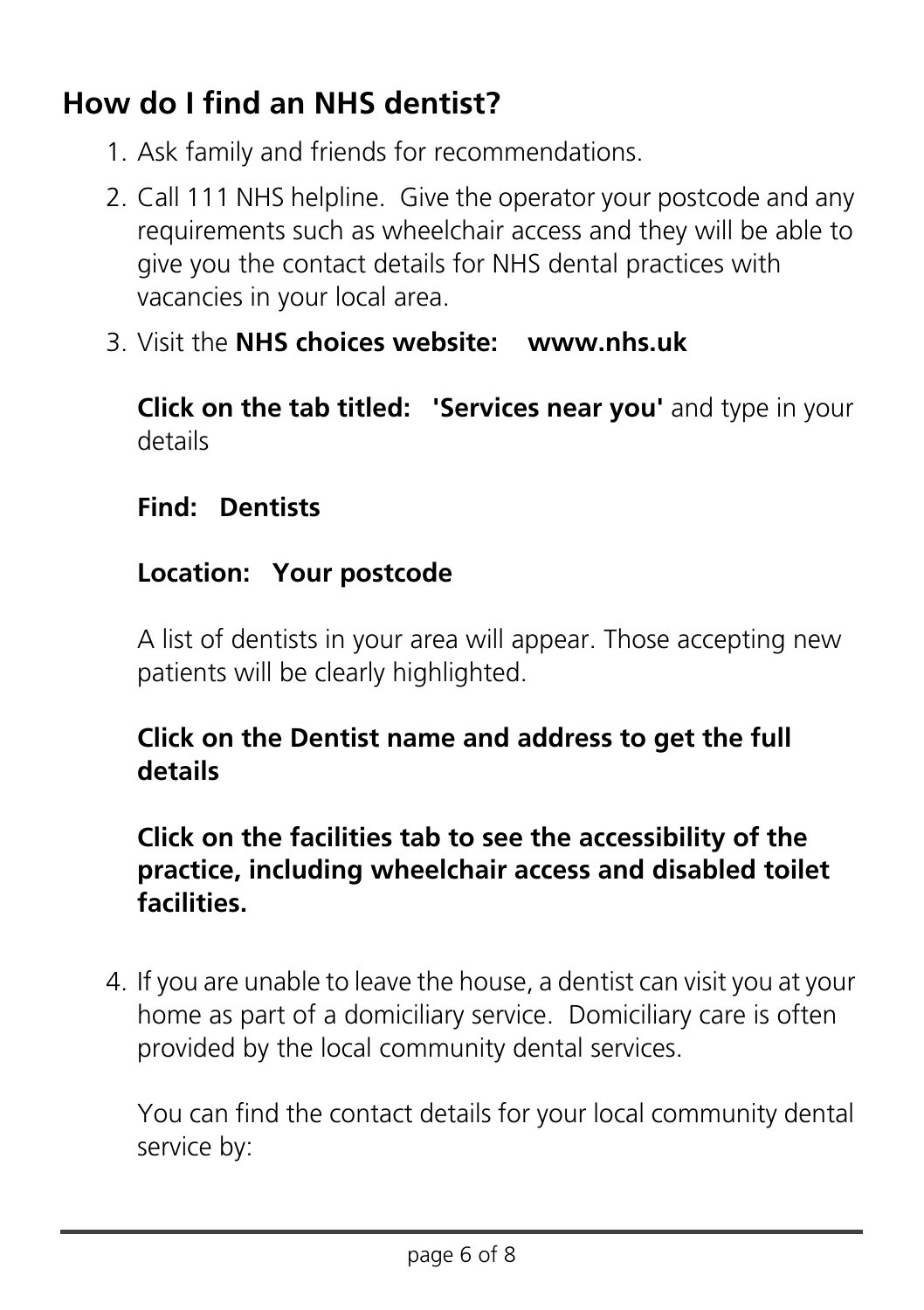a. Calling the 111 NHS helpline

b. Visiting the NHS choices website: **www.nhs.uk**

**Click on the tab titled: 'Services near you'** and type in your details

**Find: Community dentists**

**Location: Your postcode**

## **Who is entitled to free NHS dental treatment in England?**

You do not need to pay for NHS dental treatment if you are:

- Under 18
- Under 19 and in full time education
- Pregnant or you have had a baby in the previous 12 months
- Staying in an NHS hospital and the hospital dentist carries out your treatment
- Included in an award of:
	- Income Support
	- Income-based Jobseeker's Allowance
	- Income related Employment and Support Allowance
	- Pension Credit Guarantee Credit
- Named on a valid NHS tax credit exemption certificate HC2 certificate

Note: if you are named on a valid HC3 certificate you may not have to pay the full NHS dental charges, however you will pay a contribution.